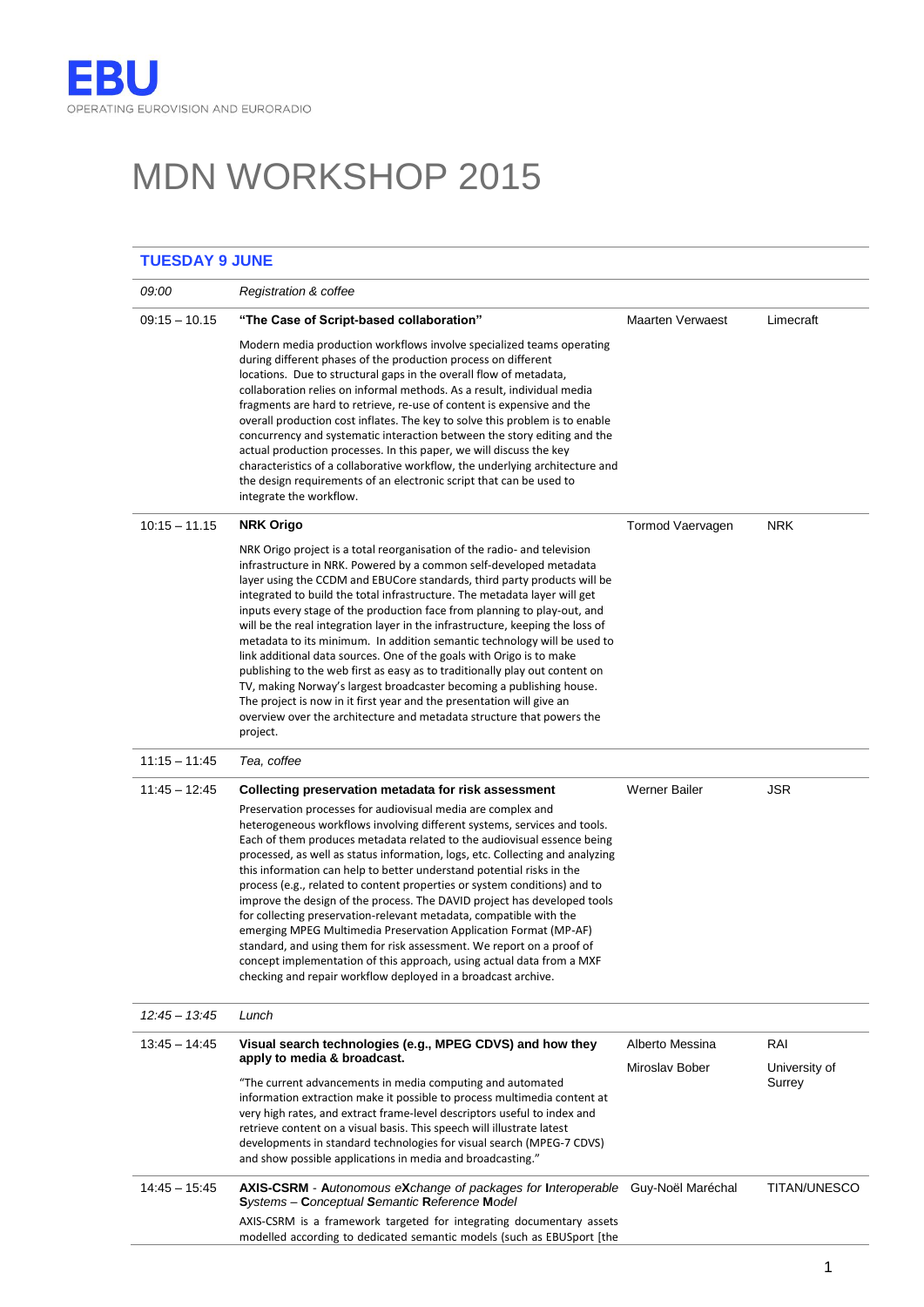EBU sport ontology] or as GATE [the textual open ontology]), for constructing the interoperability between systems and in time (archival) and for covering the objects, the objects models and the processes involved (including the management of the rights and the enjoying of rights).

This is an initiative of a project conducted exclusively by the non-profit organization (NPO) TITAN. This project was initiated in June 2006 as part of the project MEMORIES based on an expression of the needs expressed by the "Memory of the World" (MoW) of UNESCO.

AXIS-CSRM defines an open pivot format, flexible and interoperable, facilitating the publication 360, the efficient exchange between independent and heterogeneous database systems, systems migration "flat" to 'semantic "systems or" semantic "systems based on different ontologies / taxonomies, increasing the aggregation ability of gates and finally the construction of persistent files. AXIS-CSRM is expressed using only open representation and internationally recognized standards.

The approach has been confronted with the reality of pilot projects that have implemented the most innovative elements of AXIS-CSRM, especially the Eureka CelticPlus MediaMap and MediaMap+ projects. The latter was first short listed by Eureka experts and the evaluation awarded the « CelticPlus Excellence Award 2015 of the Category: Services and Applications», which has been delivered in Vienna in April 2015.

The next step will be the implementation of a "Proof of Concept": a dedicated workshop will be held at the UNESCO on September 24<sup>th</sup> and 25<sup>th</sup> on the subject.

| $15:45 - 16:15$ | Tea, coffee                                                                                                                                                                                                                                                                                                                                                                                                                                                                                                                                                                                                                                                                                                                                                                                                                                                                                                                                                                                                                                                                                                                         |                   |            |
|-----------------|-------------------------------------------------------------------------------------------------------------------------------------------------------------------------------------------------------------------------------------------------------------------------------------------------------------------------------------------------------------------------------------------------------------------------------------------------------------------------------------------------------------------------------------------------------------------------------------------------------------------------------------------------------------------------------------------------------------------------------------------------------------------------------------------------------------------------------------------------------------------------------------------------------------------------------------------------------------------------------------------------------------------------------------------------------------------------------------------------------------------------------------|-------------------|------------|
| $16:15 - 16:45$ | A study on structuralization of the video contents based on the<br>biological ontology from Wikipedia.                                                                                                                                                                                                                                                                                                                                                                                                                                                                                                                                                                                                                                                                                                                                                                                                                                                                                                                                                                                                                              | Makoto Urakawa    | <b>NHK</b> |
|                 | Using the video contents has been increasing in the wide range with video<br>delivery services' becoming popular. And it'll be needed that not only<br>contents holder offer their contents by themselves but also the other<br>service provides offer the services with aggregating various contents. It's<br>definitely common knowledge that the metadata is absolutely imperative<br>to make much use of video in lots of services. The metadata should be<br>defined by the users of it. It means that each metadata should be tailored<br>to its service. This paper proposes to store the video clips with structured<br>ontology which is extracted from Wikipedia. The author focused on the<br>videos for education to explain the creatures like animals and plants. What<br>kinds of services will be offered is also important when we think about<br>usefulness of its metadata. Therefore this paper shows some educational<br>services demonstration which makes video contents integrated with the<br>external services. Thinking about using metadata for services must be<br>effective for the archives as well. |                   |            |
| $16:45 - 17:30$ | <b>EBUSport, the EBU sport ontology</b>                                                                                                                                                                                                                                                                                                                                                                                                                                                                                                                                                                                                                                                                                                                                                                                                                                                                                                                                                                                                                                                                                             | Jean-Pierre Evain | EBU        |
|                 | EBU acquires sports rights and covers majors sport events (UEFA, FIFA,<br>Biathlon International Federation, IAAF for athletics, Cycling with "Tour de<br>France", etc.) to provide high quality content to its members via the<br>Eurovision network. In this context, EBU T&I has developed an ontology for<br>sports. The metadata workflow and the value of data will be explained as<br>well as the advantages of using semantic modelling. A demonstration will<br>be shown on how users can seamlessly search and navigate through data.                                                                                                                                                                                                                                                                                                                                                                                                                                                                                                                                                                                     |                   |            |

#### **WEDNESDAY 10 JUNE**

| $08:45 - 09:15$ | ABC's rights semantic technologies proof of concept project<br>A report on most recent developments around the management of rights<br>using semantic technologies at ABC Australia in collaboration with<br>Capsicum Business Architects. | Lizbeth Moore<br>(Webex or Skype) | ABC/Capsicum<br><b>Business</b><br>Architects |
|-----------------|--------------------------------------------------------------------------------------------------------------------------------------------------------------------------------------------------------------------------------------------|-----------------------------------|-----------------------------------------------|
| $09:15 - 09:45$ | Implementing MPEG-21's MCO (Media Contract Ontology) to<br>manage rights at RAI<br>The presentation will explain the rationale behind RAI's decision to use                                                                                | Laurent Boch                      | RAI                                           |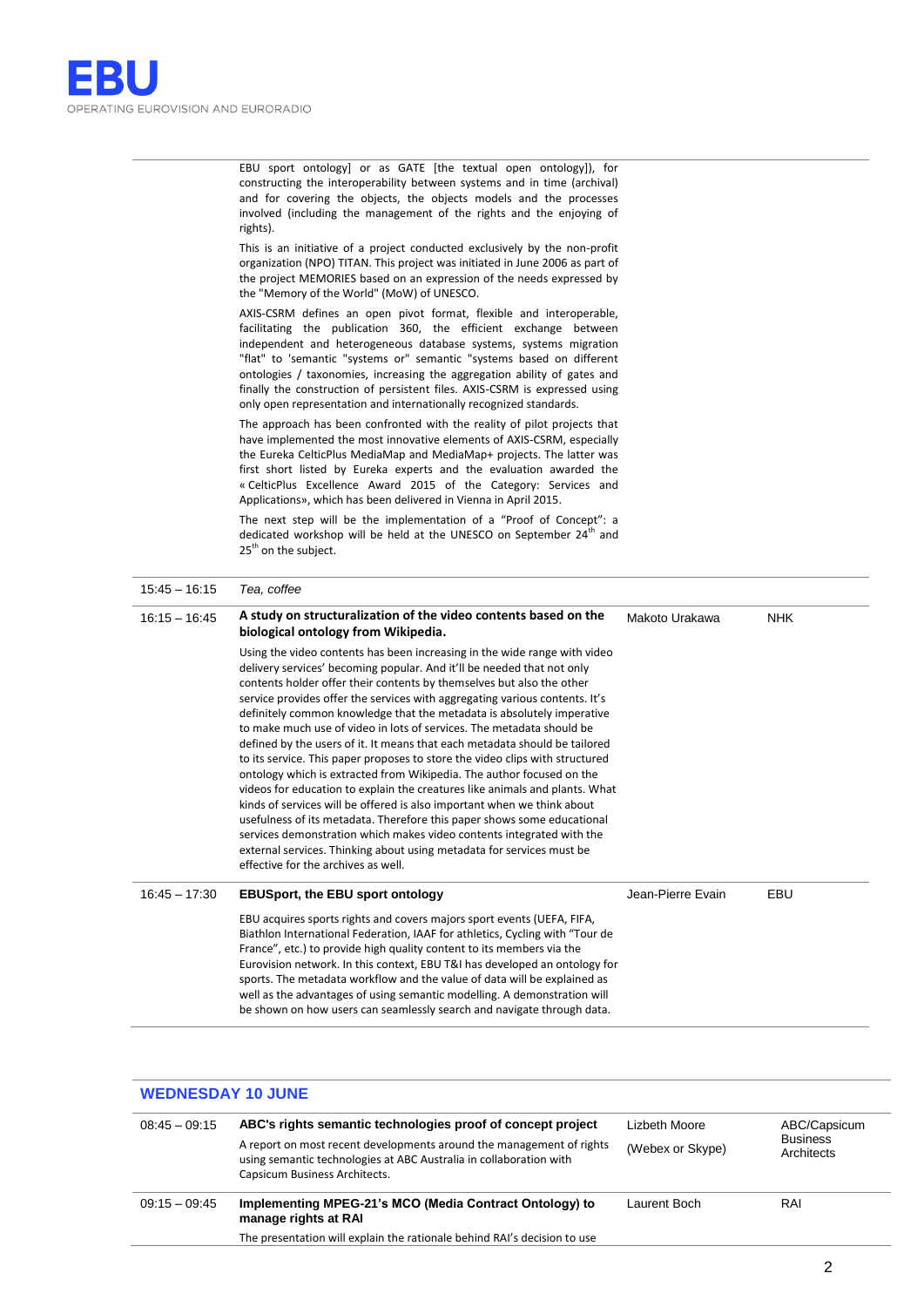

|                 | MPEG-21's MCO to manage rights, and the associated implementation<br>challenges.                                                                                                                                                                                                                                                                                                                                                                                                                                                                                                                                                                                                                                                                                                                                                                                                                                                                                                                                                                                                                                                                  |                                                                |                             |
|-----------------|---------------------------------------------------------------------------------------------------------------------------------------------------------------------------------------------------------------------------------------------------------------------------------------------------------------------------------------------------------------------------------------------------------------------------------------------------------------------------------------------------------------------------------------------------------------------------------------------------------------------------------------------------------------------------------------------------------------------------------------------------------------------------------------------------------------------------------------------------------------------------------------------------------------------------------------------------------------------------------------------------------------------------------------------------------------------------------------------------------------------------------------------------|----------------------------------------------------------------|-----------------------------|
| $09:45 - 10:15$ | "Big data" - Challenges and promises as perceived by<br>broadcasters<br>The presentation will give a summary of recent investigations made at the<br>EBU by collecting views from EBU members on the promises and<br>challenges of "big data": who uses or plans to use such information and for<br>what purpose                                                                                                                                                                                                                                                                                                                                                                                                                                                                                                                                                                                                                                                                                                                                                                                                                                  | <b>Bram Tullemans</b>                                          | EBU                         |
| $10:15 - 10:45$ | 3D audio - Modelling and integration in BWF<br>3D- audio is arriving. The EBU model is described in details in Tech 3364<br>and implemented in EBUCore (Tech 3293). This is discussed in several<br>international standardisation groups and in particular in the ITU. The<br>presentation will explain the challenges around creating 3D audio content,<br>the associated workflow from creation to delivery and the growing role<br>that metadata will play in audio production.                                                                                                                                                                                                                                                                                                                                                                                                                                                                                                                                                                                                                                                                | Dave Marston<br><b>Matthieu Parmentier</b><br>(Webex or Skype) | BBC<br>France-télévisions   |
| $10:45 - 11:15$ | Tea, coffee,                                                                                                                                                                                                                                                                                                                                                                                                                                                                                                                                                                                                                                                                                                                                                                                                                                                                                                                                                                                                                                                                                                                                      |                                                                |                             |
| $11:15 - 11:45$ | Achieving data interoperability for cultural heritage in Europe -<br>The Europeana Data Model<br>Europeana (http://www.europeana.eu/portal/) provides a common access<br>point to digital cultural heritage objects across different cultural domains.<br>In order to collect, connect and enrich the metadata descriptions provided<br>by its data providers, Europeana created the Europeana Data Model<br>(EDM). This model is designed as a framework re-using various well-known<br>standards developed in the Semantic Web Community, such as the<br>Resource Description Framework (RDF), the OAI Object Reuse and<br>Exchange (ORE), and Dublin Core. EDM has now been adopted by a large<br>number of data providers contributing to Europeana or institutions<br>partners of the network and continues to be extended. The most recent<br>extension is the integration of EBU core properties to support the<br>description of technical metadata for cultural heritage digital<br>representations in Europeana. This presentation will outline the principles<br>behind the model and shows how it supports Europeana's core services. | <b>Valentine Charles</b><br>(Webex or Skype)                   | Europeana                   |
| $11:45 - 12:45$ | Linked data for media production – the dwerft project core<br>technology                                                                                                                                                                                                                                                                                                                                                                                                                                                                                                                                                                                                                                                                                                                                                                                                                                                                                                                                                                                                                                                                          | Dr. Harald Sack                                                | Hasso-Plattner-<br>Institut |
|                 | Metadata plays an essential role in film and TV production. Unfortunately,<br>lots of information gets lost in the fragmented processes, especially when<br>multiple companies are involved. Often, it needs to be reconstructed<br>manually at the end. Dwerft, a national funded research initiative, aims to<br>cope with this problem based on existing and newly developed ontologies<br>as Linked Production Data for the complete film and TV value chain and<br>will apply it for the development of prototypical film and TV services. This<br>contribution presents the concept and goals of the Linked Production<br>Data, the current status of the project as well as broadcast-specific aspects<br>like the integration of domain-specific data models.                                                                                                                                                                                                                                                                                                                                                                             | Barbara Fichte                                                 | IRT                         |
| $12:45 - 13:45$ | Seated lunch                                                                                                                                                                                                                                                                                                                                                                                                                                                                                                                                                                                                                                                                                                                                                                                                                                                                                                                                                                                                                                                                                                                                      |                                                                |                             |
| $13:45 - 14:45$ | MediaInfo, metadata extractions tool and software integration.<br>MediaInfo is a flexible open source tool used to extract relevant technical<br>and tag metadata from an extensive array of media file formats. This<br>software has been successfully implemented into corporate and not-for-<br>profit organizational workflows for the batch processing of digital audio-<br>visual assets. This talk will give an overview of the software framework and<br>the ways it can be implemented into any audio-visual metadata extraction<br>workflow.                                                                                                                                                                                                                                                                                                                                                                                                                                                                                                                                                                                            | Jérôme Martinez                                                | MediaArea                   |
| $14:45 - 15:15$ | egtaMeta - The advertising workflow and data model                                                                                                                                                                                                                                                                                                                                                                                                                                                                                                                                                                                                                                                                                                                                                                                                                                                                                                                                                                                                                                                                                                | Guillaume Maucomble                                            | Mikros Image                |
|                 | In the past few years, most European countries have implemented the use<br>of dematerialised spots. We all have to face the incredible amount of data<br>available and turn them into "smart data", as well as to harmonise the<br>information at a European level. In this context the EGTA association feels<br>the need to re-open the brainwork about egtaMETA: Metadata for the file<br>exchange of advertising material (EBU – TECH 3340). In response to this                                                                                                                                                                                                                                                                                                                                                                                                                                                                                                                                                                                                                                                                              | Alberto Messina                                                | RAI                         |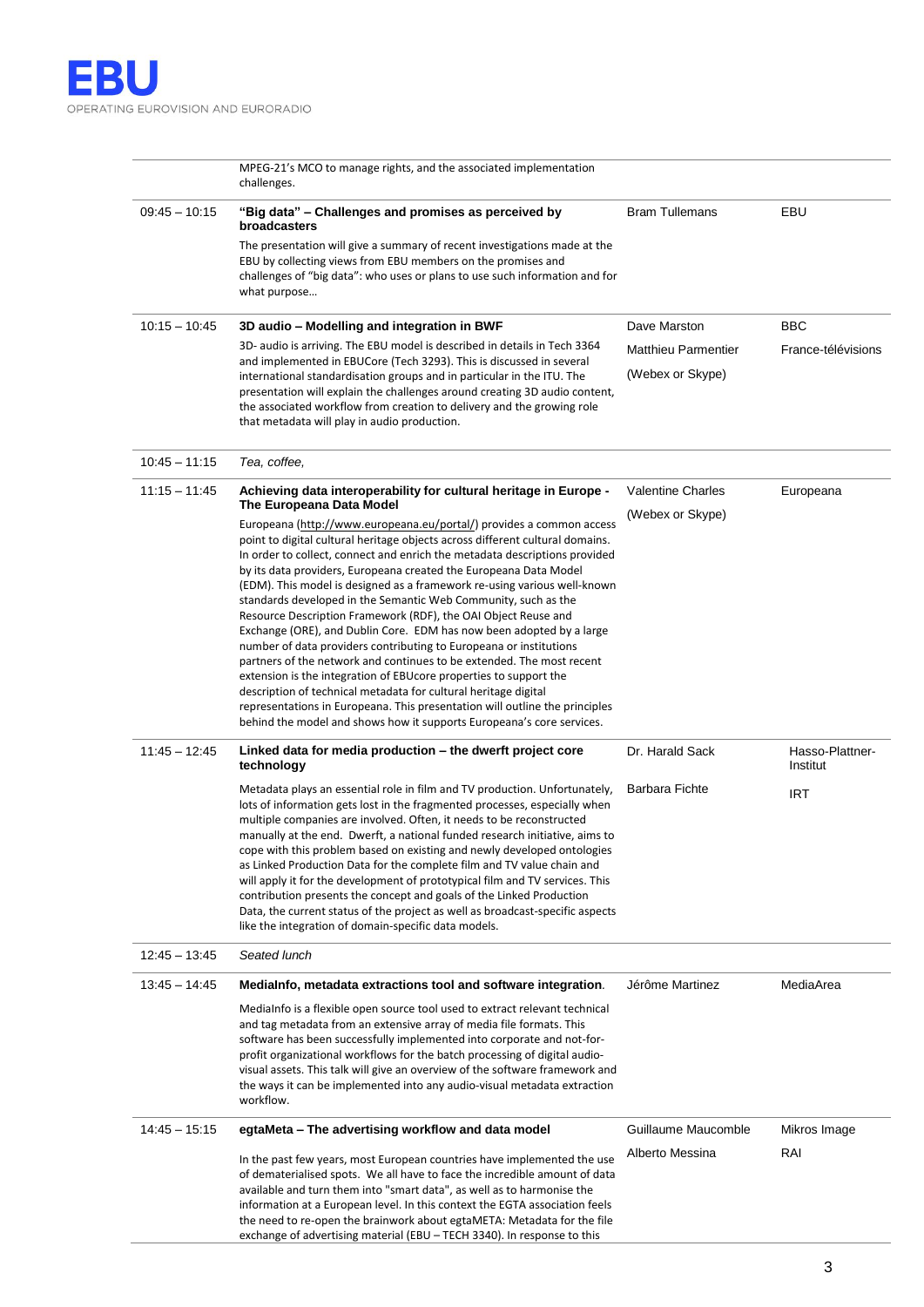need, the EBU Strategic Programme MIM has set up a working group gathering RAI, RMB/RTBF and Mikros Image. The scope is to align egtaMETA with the latest version of EBUCore, including recent breakthroughs on Loudness (R128) and Quality Control. On the other hand, this workgroup also provides requirements for the EBU/Media Information Management activity on revising egtaMETA, based upon the latest practice of the main actors in the advertising business. A modern advertising campaign is now considered as a multimedia concept and multi-channel program. This new metadata model will help to improve workflows and traceability for all the players involved within this ecosystem : advertisers, creative agencies, media agencies, post-production houses, sales houses and broadcasters.

| $15:15 - 15:45$ | Tea, coffee                                                                                                                                                                                                                                                                                                                                                                                                                                                                                                                                                                                                                      |                        |             |
|-----------------|----------------------------------------------------------------------------------------------------------------------------------------------------------------------------------------------------------------------------------------------------------------------------------------------------------------------------------------------------------------------------------------------------------------------------------------------------------------------------------------------------------------------------------------------------------------------------------------------------------------------------------|------------------------|-------------|
| $15:45 - 16:15$ | <b>EIDR (Entertainment Identifier Registry)</b>                                                                                                                                                                                                                                                                                                                                                                                                                                                                                                                                                                                  | <b>Ben Schofield</b>   | <b>EIDR</b> |
|                 | A presentation on what EIDR is, its scope of application and the metadata<br>used to discriminate versions of content for globally unique identification.<br>EIDR is an identification scheme compatible with EBUCore.                                                                                                                                                                                                                                                                                                                                                                                                           |                        |             |
| $16:15 - 16:45$ | SMPTE metadata registers and UK-DPP descriptive metadata,<br>bringing the SMPTE registers online (MXF & IMF, DPP and<br>EBUCore, and more)                                                                                                                                                                                                                                                                                                                                                                                                                                                                                       | <b>Thomas Heritage</b> | <b>BBC</b>  |
|                 | The Metadata Registers are a collection of definitions for metadata classes,<br>properties, data types and "labels" managed by SMPTE. These definitions<br>contain the details needed to represent 1000's of principally media-related<br>metadata items in a number of formats - they cover: the technical and<br>descriptive metadata embedded in MXF files; the UK Digital Production<br>Partnership (DPP) TV programme-delivery files; EBU Core; and much more.<br>This talk will explain the recent work to reformat and then publish the<br>Registers as XML, and describe / demonstrate some of the use cases<br>enabled. |                        |             |
| $16:45 - 17:15$ | SCAIE activities and workshop, collaboration with FIMS                                                                                                                                                                                                                                                                                                                                                                                                                                                                                                                                                                           | <b>Mike Matton</b>     | <b>VRT</b>  |
|                 | The presentation will report on the activities of the MIM-SCAIE project and<br>in particular the cooperation with FIMS and the plan to define a set of<br>"automatic metadata extraction features" cards (similar to EBU QC's on<br>quality control). The SCAIE workshop taking place after this MDN<br>workshop will also be introduced.                                                                                                                                                                                                                                                                                        |                        |             |
| $17:15 - 17:30$ | Wrap-up and conclusions                                                                                                                                                                                                                                                                                                                                                                                                                                                                                                                                                                                                          | Tormod Vaervagen,      | <b>NRK</b>  |
|                 |                                                                                                                                                                                                                                                                                                                                                                                                                                                                                                                                                                                                                                  | <b>MIM-MDN Chair</b>   |             |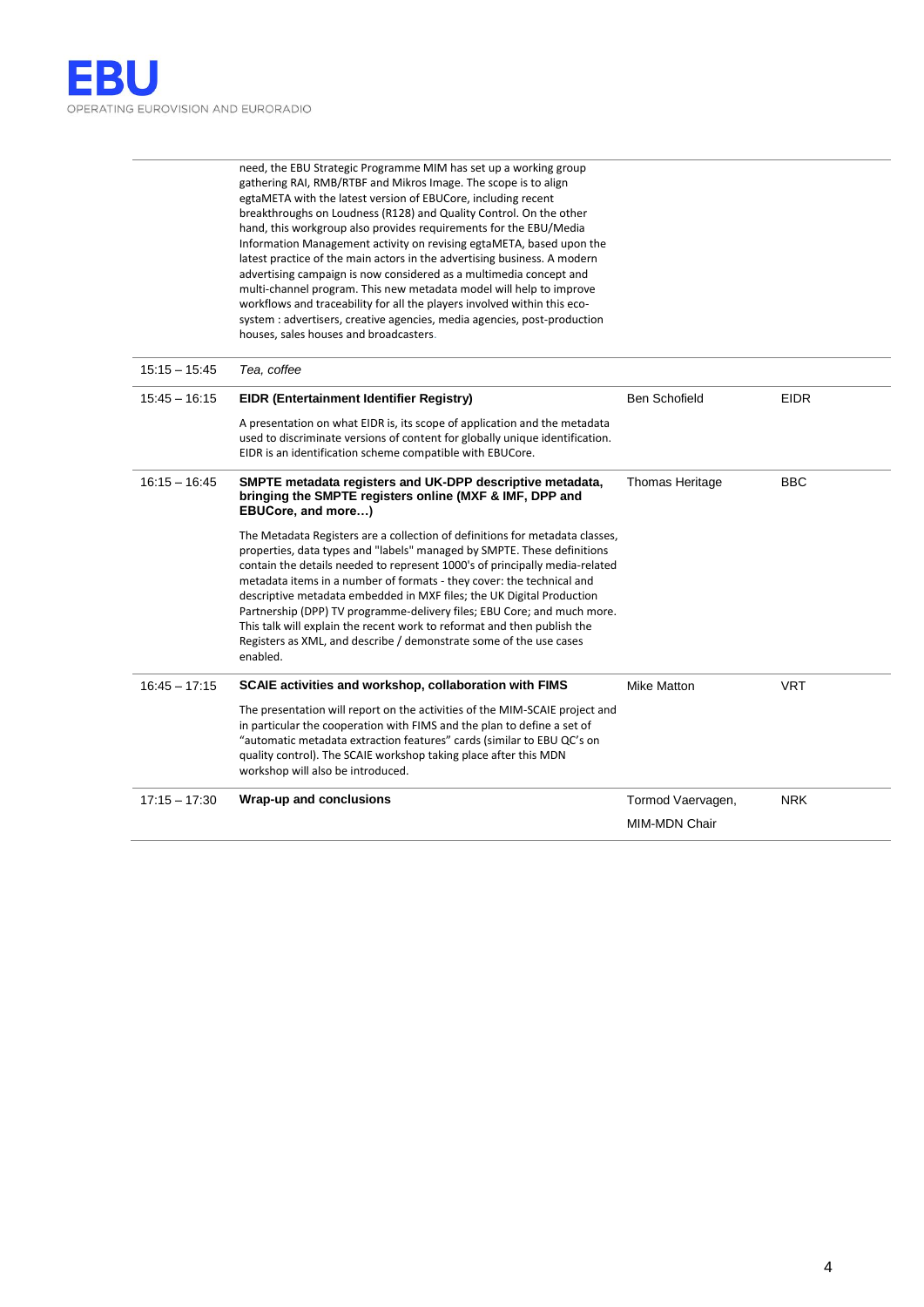## EBU MIM-SCAIE WORKSHOP FROM RESEARCH TO PRODUCTION

### **THURSDAY 11 JUNE 2015**

| 09:00 | Registration & coffee                                                                                                                                                                                                                                                                                                                                                                                                                                                                                                                                                                                                                                                                                                                                                                                                                                                                                                                                                                                                                                                                                                                                                                                                                                                                                                                                                                                                                                                             |                                     |             |
|-------|-----------------------------------------------------------------------------------------------------------------------------------------------------------------------------------------------------------------------------------------------------------------------------------------------------------------------------------------------------------------------------------------------------------------------------------------------------------------------------------------------------------------------------------------------------------------------------------------------------------------------------------------------------------------------------------------------------------------------------------------------------------------------------------------------------------------------------------------------------------------------------------------------------------------------------------------------------------------------------------------------------------------------------------------------------------------------------------------------------------------------------------------------------------------------------------------------------------------------------------------------------------------------------------------------------------------------------------------------------------------------------------------------------------------------------------------------------------------------------------|-------------------------------------|-------------|
| 09:15 | Welcome                                                                                                                                                                                                                                                                                                                                                                                                                                                                                                                                                                                                                                                                                                                                                                                                                                                                                                                                                                                                                                                                                                                                                                                                                                                                                                                                                                                                                                                                           | Mike Matton                         | <b>VRT</b>  |
|       | Introduction: From Research to Innovation with AME                                                                                                                                                                                                                                                                                                                                                                                                                                                                                                                                                                                                                                                                                                                                                                                                                                                                                                                                                                                                                                                                                                                                                                                                                                                                                                                                                                                                                                | Roeland Ordelman                    | <b>NISV</b> |
|       | <b>SESSION 1: AUDIO &amp; TEXT</b>                                                                                                                                                                                                                                                                                                                                                                                                                                                                                                                                                                                                                                                                                                                                                                                                                                                                                                                                                                                                                                                                                                                                                                                                                                                                                                                                                                                                                                                |                                     |             |
| 09:30 | Applying and validating Automatic Speech & Language<br>technology in a Broadcast environment                                                                                                                                                                                                                                                                                                                                                                                                                                                                                                                                                                                                                                                                                                                                                                                                                                                                                                                                                                                                                                                                                                                                                                                                                                                                                                                                                                                      | Luk Overmeire & Marieke<br>Lycke    | VRT         |
|       | VRT R&D is currently exploring and prototyping multiple applications<br>of speech and language technology in its production and archive<br>workflows, e.g. semi-automatic annotation of content. In this session<br>we will first present an overview of the different targeted use cases in<br>our current roadmap, reflecting on both estimated efficiency gains,<br>added value and feasibility for each of these cases. We will discuss<br>in detail the followed approach, gained insights and next steps for<br>the case of "Transcriber", a story editing tool for journalists based on<br>speech technology.                                                                                                                                                                                                                                                                                                                                                                                                                                                                                                                                                                                                                                                                                                                                                                                                                                                              |                                     |             |
| 9:50  | Speech to text in the RSI archive                                                                                                                                                                                                                                                                                                                                                                                                                                                                                                                                                                                                                                                                                                                                                                                                                                                                                                                                                                                                                                                                                                                                                                                                                                                                                                                                                                                                                                                 | Sarah-Haye Aziz &<br>Francesco Veri | <b>RSI</b>  |
|       | In 2011 the Radiotelevisione della Svizzera Italiana (RSI) (Swiss<br>Italian Broadcasting Corporation), introduced an Automatic Indexing<br>system (AIS) - consisting of automatic transcription of audio sources<br>(Speech to Text) and also automatic semantic analysis - in its<br>archive Multimedia Catalogue (CMM). The daily archiving daily<br>workflow at RSI has been adapted, with the intention of integrating<br>the new system, through the accomplishment of a series of selective<br>tests, in both audio and video documentation (radio and TV).<br>Archivists had the opportunity to experiment and to gain valuable<br>hands-on experience of AIS, and they were able to find new<br>solutions - such as using different colors in order to distinguish<br>between human and automatic indexing. These testings revealed<br>that one technical solution for Radio and TV is not sufficient for<br>achieving adequate results, due to the fact that radio has<br>background noise or music which interferes with the speech to text.<br>In order to deal with this pitfall, since 2013, pre-produced editorial<br>texts are automatically picked up, semantically analysed and<br>attached to the respective audio files in the CMM database. At<br>present, the AIS system is able to operate a full semantic analysis on<br>both Radio and TV and archivist has the choice between human<br>documentation, automatic documentation or a combination of both. |                                     |             |
| 10:10 | <b>Automatic Speaker Labeling in a Broadcast Archive Production</b> Bouke Huurnink<br><b>Environment</b>                                                                                                                                                                                                                                                                                                                                                                                                                                                                                                                                                                                                                                                                                                                                                                                                                                                                                                                                                                                                                                                                                                                                                                                                                                                                                                                                                                          |                                     | <b>NISV</b> |
|       | Automatic speaker labeling allows us to automatically identify who is<br>speaking in video and audio broadcasts. This can form a valuable<br>additional source of metadata. In this presentation we will describe<br>the recent introduction of automatic speaker labelling in the<br>Netherlands Institute for Sound and Vision. We will discuss its start<br>in R&D, rolling out in production, and the effect on workflows and<br>products in the archive. This is presented in the context of '2-speed<br>IT' as practiced by the Netherlands Institute for Sound and Vision.                                                                                                                                                                                                                                                                                                                                                                                                                                                                                                                                                                                                                                                                                                                                                                                                                                                                                                 |                                     |             |
| 10:30 | <b>Automatic Subtitling</b>                                                                                                                                                                                                                                                                                                                                                                                                                                                                                                                                                                                                                                                                                                                                                                                                                                                                                                                                                                                                                                                                                                                                                                                                                                                                                                                                                                                                                                                       | Erik Buitinga                       | <b>NPO</b>  |
|       | Subtitling for the hearing impaired is traditionally a laborious and<br>costly affair.                                                                                                                                                                                                                                                                                                                                                                                                                                                                                                                                                                                                                                                                                                                                                                                                                                                                                                                                                                                                                                                                                                                                                                                                                                                                                                                                                                                            |                                     |             |
|       | In 2010 NPO commissioned the development of a semi-automatic<br>subtitle platform based on speech technology as an R&D project.<br>Third party software was developed aiming at speeding up the                                                                                                                                                                                                                                                                                                                                                                                                                                                                                                                                                                                                                                                                                                                                                                                                                                                                                                                                                                                                                                                                                                                                                                                                                                                                                   |                                     |             |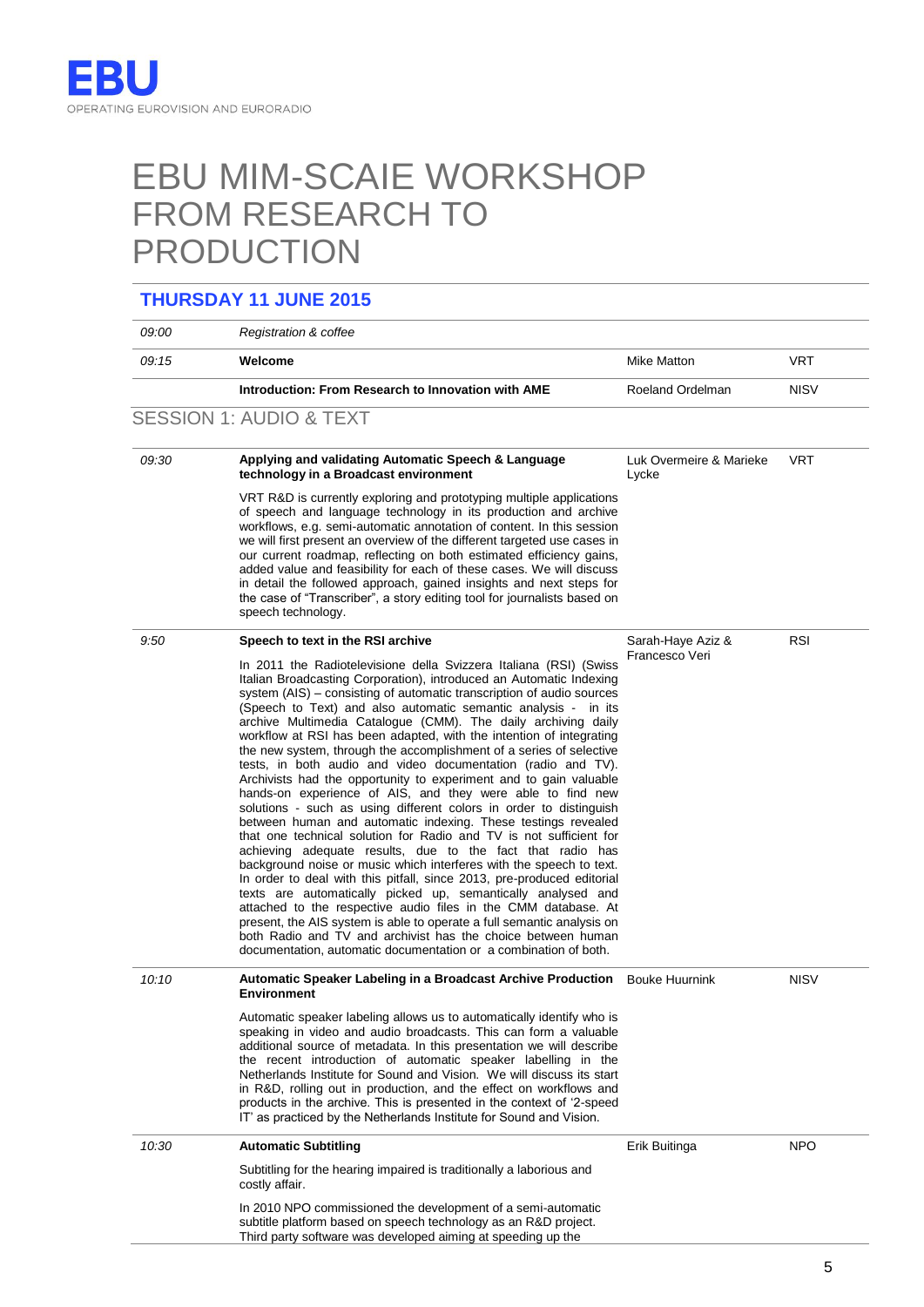subtitling process. Now, after 5 years of development, testing and many prototypes, the latest version of a product still in development is implemented at our subtitling department.

The focus of this presentation is not technical, but functional: From a developers point of view the product performs better than expected, but how do the intended professional users perceive this?

Round of discussion on the topics at the end

*11:15 Coffee break*

### SESSION 2: VIDEO & SEARCH

| 11:30 | Application of image analysis technologies to video archive Makoto Urakawa<br>retrieval<br>system<br>Broadcasters have a huge amount of video archive as the valuable<br>"treasure-trove". It is very important to systematically manage, store,<br>retrieve and make this video useful for the program production.<br>However, manually inputting detailed metadata would be a difficult<br>task, so in most archives, retrieval system only has simple functions<br>such as query using keywords. Therefore, we have been developing<br>a brand-new video retrieval system based on our image analysis<br>technologies. One of the main technologies is the automatic<br>attachment of metadata. An object name is given to thumbnail<br>images in unit of shots by machine-learning programs which can<br>recognize the difference of image features between positive and<br>negative sample images for each object. This technology can<br>significantly decrease workload for the manual metadata annotation.<br>Another is the shot retrieval function based on the visual similarity by<br>comparing image feature between query and target image. This<br>technology enables users to find their intended shots by a query<br>image without using keywords. It will be very helpful in case the<br>quantity of attached text-metadata is not sufficient. Our technology<br>will facilitate the use of archived footage and reduce the cost of new<br>location shootings. A preliminary verification test of our proposed<br>system was conducted for four months from this January.<br>Furthermore, we tried to evaluate the usefulness of system through<br>interviews with some users. In this workshop, we introduce image<br>analysis technologies applied to the system and report user's<br>evaluation. |                  | <b>NHK</b>              |
|-------|-----------------------------------------------------------------------------------------------------------------------------------------------------------------------------------------------------------------------------------------------------------------------------------------------------------------------------------------------------------------------------------------------------------------------------------------------------------------------------------------------------------------------------------------------------------------------------------------------------------------------------------------------------------------------------------------------------------------------------------------------------------------------------------------------------------------------------------------------------------------------------------------------------------------------------------------------------------------------------------------------------------------------------------------------------------------------------------------------------------------------------------------------------------------------------------------------------------------------------------------------------------------------------------------------------------------------------------------------------------------------------------------------------------------------------------------------------------------------------------------------------------------------------------------------------------------------------------------------------------------------------------------------------------------------------------------------------------------------------------------------------------------------------------------------------------------------|------------------|-------------------------|
| 11:50 | Video analysis for search<br>This talk will give an overview of technology involved in searching<br>broadcast archives based on its visual content. First, I give an<br>introduction of important concepts in this domain and the current<br>state of the art. Afterwards, I highlight strengths and challenges of<br>this technology, based on experience during the EU Project AXES,<br>which worked on opening broadcast archives.                                                                                                                                                                                                                                                                                                                                                                                                                                                                                                                                                                                                                                                                                                                                                                                                                                                                                                                                                                                                                                                                                                                                                                                                                                                                                                                                                                                 | Robin Aly        | University of<br>Twente |
| 12:10 | Large scale video analysis<br>TNO has worked on large-scale video analytics on open clouds, in<br>particular on the integration of analytics in distributed worker queues.<br>Our goal is to find solutions for scalability and real-time aspects of<br>visual search, object recognition and cross linking algorithms for<br>large media databases, as well as distributed streaming analysis of<br>video and image streams (for example from social media). Outcome<br>of one of our projects is StormCV, an open-source platform for large-<br>scale distributed image and video analysis. StormCV enables the<br>use of Apache Storm for video processing by adding computer vision<br>specific operations and a data model. The platform enables the<br>development of distributed video processing pipelines which can be<br>deployed on Storm clusters. Our future interests lies on extending<br>the platform to include big bata aspects and the continued use of<br>open-source platforms, such as Storm and Spark, and databases<br>such as MongoDB and Elastic search.                                                                                                                                                                                                                                                                                                                                                                                                                                                                                                                                                                                                                                                                                                                                    | John Schavemaker | <b>TNO</b>              |
| 12:30 | Round of discussion on the topics at the end                                                                                                                                                                                                                                                                                                                                                                                                                                                                                                                                                                                                                                                                                                                                                                                                                                                                                                                                                                                                                                                                                                                                                                                                                                                                                                                                                                                                                                                                                                                                                                                                                                                                                                                                                                          |                  |                         |
| 12:45 | Lunch                                                                                                                                                                                                                                                                                                                                                                                                                                                                                                                                                                                                                                                                                                                                                                                                                                                                                                                                                                                                                                                                                                                                                                                                                                                                                                                                                                                                                                                                                                                                                                                                                                                                                                                                                                                                                 |                  |                         |

SESSION 3: GENERAL BARRIERS FOR ADOPTION AND VALORISATION OF R&D RESULTS